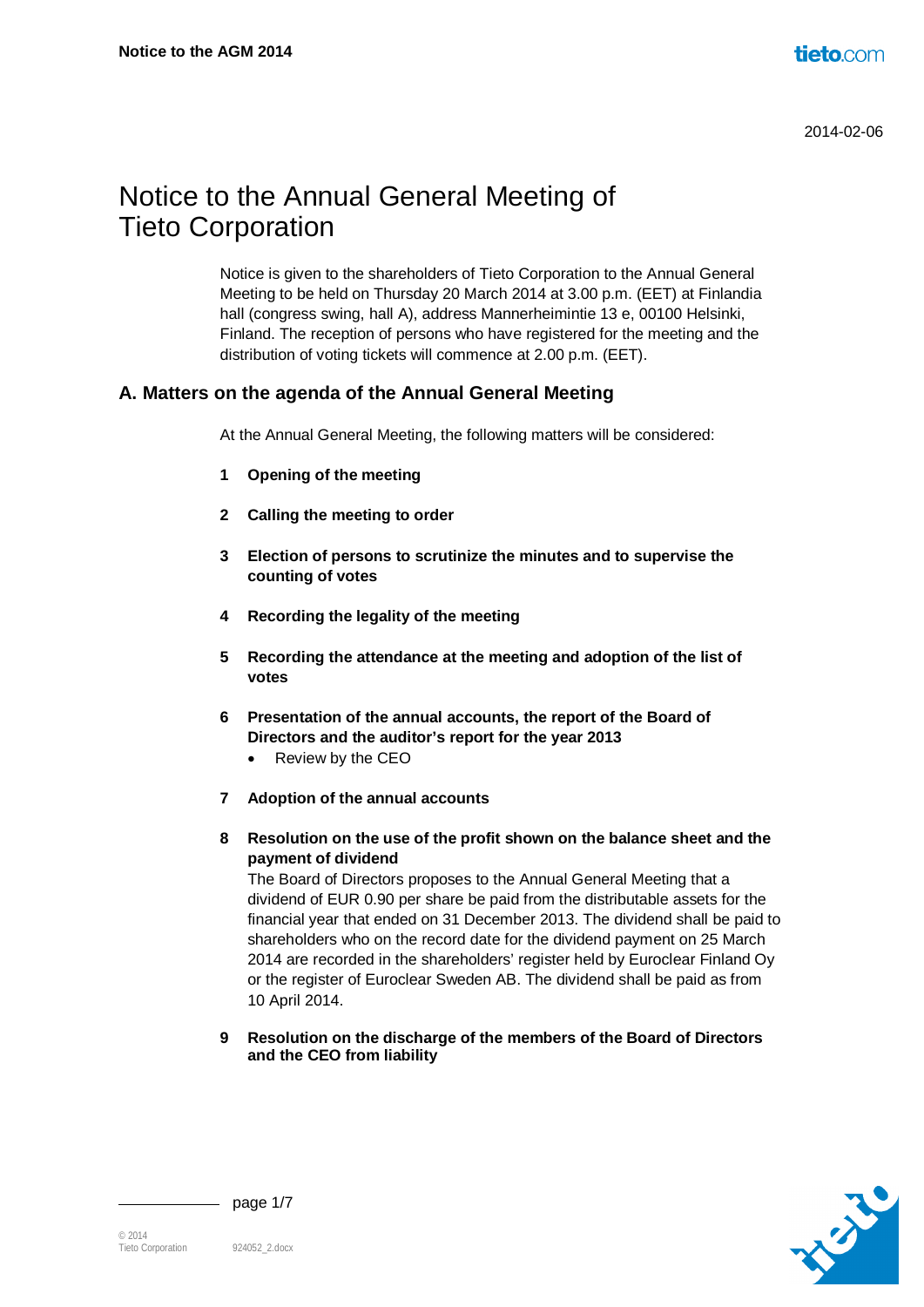#### **10 Resolution on the remuneration of the members of the Board of Directors**

The Shareholders' Nomination Board proposes that the remuneration of the Board of Directors will be annual fees and remain unchanged: EUR 72 000 to the Chairman, EUR 48 000 to the Deputy Chairman and EUR 31 500 to the ordinary members of the Board of Directors. The same fee as to the Board Deputy Chairman will be paid to the Chairman of Board Committee unless the same individual is also the Chairman or Deputy Chairman of the Board. In addition to these fees it is proposed that the member of the Board of the Directors be paid a remuneration of EUR 800 for each Board meeting and for each permanent or temporary committee meeting. It is the company's practice not to pay fees to Board members who are also employees of the Tieto Group.

The Shareholders' Nomination Board proposes that 40% of the fixed annual remuneration be paid in Tieto Corporation's shares purchased from the market. The shares will be purchased within two weeks from the release of the interim report January 1 – March 31, 2014. According to the proposal, the Annual General Meeting will resolve to acquire the shares directly on behalf of the members of the Board which is an approved manner to acquire the company's shares in accordance with the applicable insider rules. The Shareholders' Nomination Board is of the opinion that increasing long-term shareholding of the Board members will benefit all the shareholders.

**11 Resolution on the number of members of the Board of Directors** The Shareholders' Nomination Board proposes to the Annual General Meeting that the number of Board members be eight.

#### **12 Election of members of the Board of Directors and the Chairman**

The Shareholders' Nomination Board proposes to the Annual General Meeting that the current Board members Kurt Jofs, Eva Lindqvist, Sari Pajari, Risto Perttunen, Markku Pohjola, Teuvo Salminen and Jonas Synnergren be re-elected and in addition Endre Rangnes is proposed to be elected as a new Board member. Ilkka Sihvo has informed that he is not available for reelection. The Shareholders' Nomination Board proposes that Markku Pohjola shall be re-elected as the Chairman of the Board of Directors.

The term of office of the Board members ends at the close of the next Annual General Meeting. All the proposed candidates have given their consent to being elected.

Endre Rangnes (born 1959) is the CEO of Lindorff Group, a market-leading European provider of debt-related administrative services. Previously, he has held various positions at IBM, among others the Managing Director of IBM Norway. He has also earlier acted as President of EVRY ASA, the largest IT company in Norway. He has graduated as a Bachelor of Business Administration from Oslo Business School.



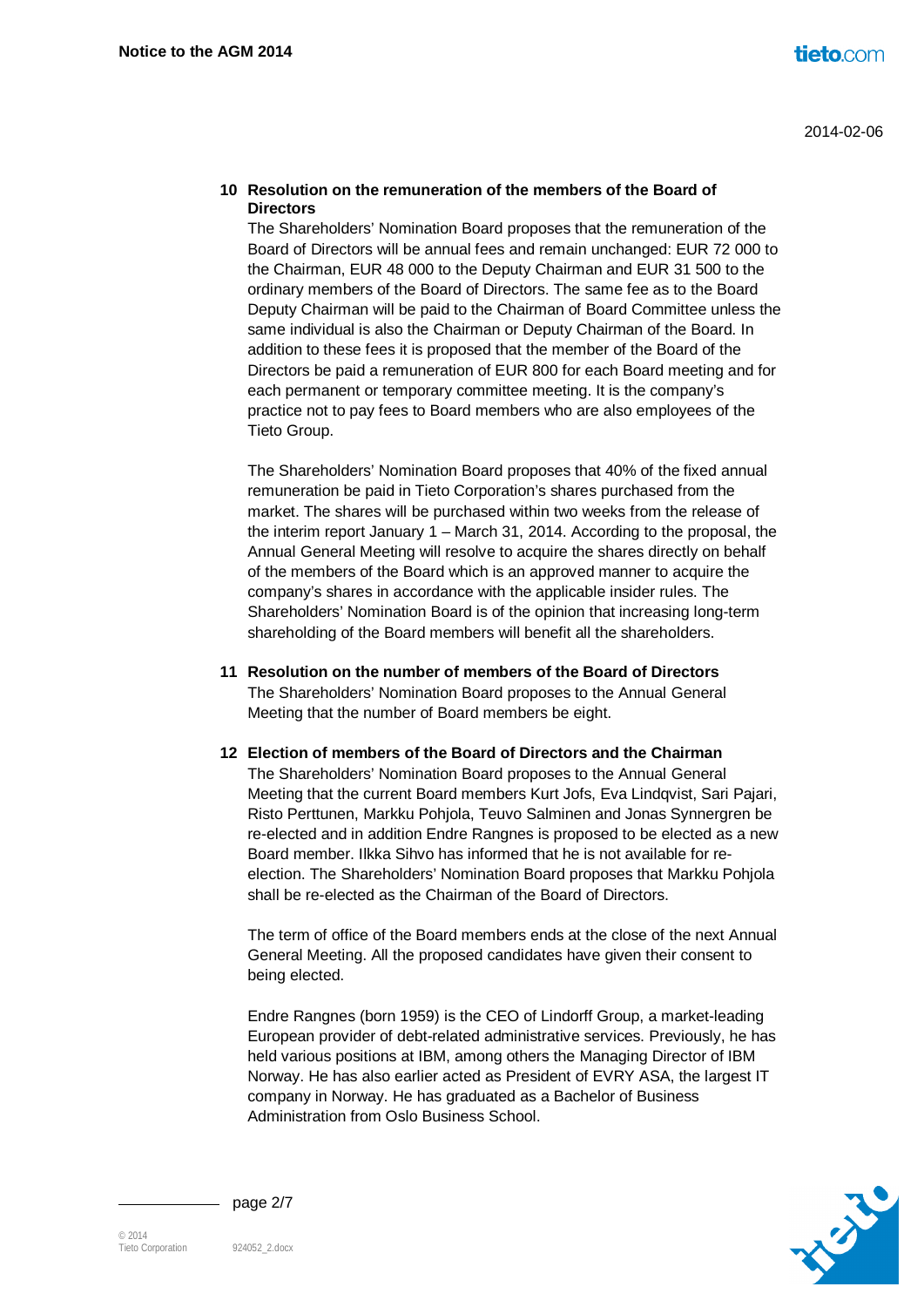The biographical details of the candidates and information on their holdings are available on Tieto's website at www.tieto.com/proposal.

In addition to the above, the company's personnel shall appoint two members, each with a personal deputy, to the Board of Directors. The term of office for the personnel representatives is two years and Esa Koskinen (deputy Ilpo Waljus) and Ingela Öhlund (deputy Anders Palklint) are appointed to the Board until the Annual General Meeting 2016.

#### **13 Resolution on the remuneration of the auditor**

The Audit and Risk Committee of the Board of Directors proposes to the Annual General Meeting that the auditor to be elected at the Annual General Meeting be reimbursed according to the auditor's invoice and in compliance with the purchase principles approved by the committee.

#### **14 Election of auditor**

The Audit and Risk Committee of the Board of Directors proposes to the Annual General meeting that the firm of authorized public accountants PricewaterhouseCoopers Oy be re-elected as the company's auditor for the financial year 2014.

### **15 Authorizing the Board of Directors to decide on the repurchase of the company's own shares**

The Board of Directors proposes to the Annual General Meeting that the Board of Directors be authorized to decide on the repurchase of the company's own shares as follows:

The amount of own shares to be repurchased shall not exceed 7 200 000 shares, which currently corresponds to approximately 10 % of all the shares in the company. Only the unrestricted equity of the company can be used to repurchase own shares.

Own shares can be repurchased at a price formed in public trading on the date of the repurchase or at a price otherwise formed on the market.

The Board of Directors decides how the share repurchase will be carried out. Own shares can be repurchased inter alia by using derivatives. The company's own shares can be repurchased otherwise than in proportion to the shareholdings of the shareholders (directed repurchase).

The authorization cancels previous unused authorizations to decide on the repurchase of the company's own shares. The authorization is effective until the next Annual General Meeting, however, no longer than until 30 April 2015.

**16 Authorizing the Board of Directors to decide on the issuance of shares as well as options and other special rights entitling to shares** The Board of Directors proposes to the Annual General Meeting that the Board of Directors be authorized to decide on the issuance of shares as well as on the issuance of option rights and other special rights entitling to shares

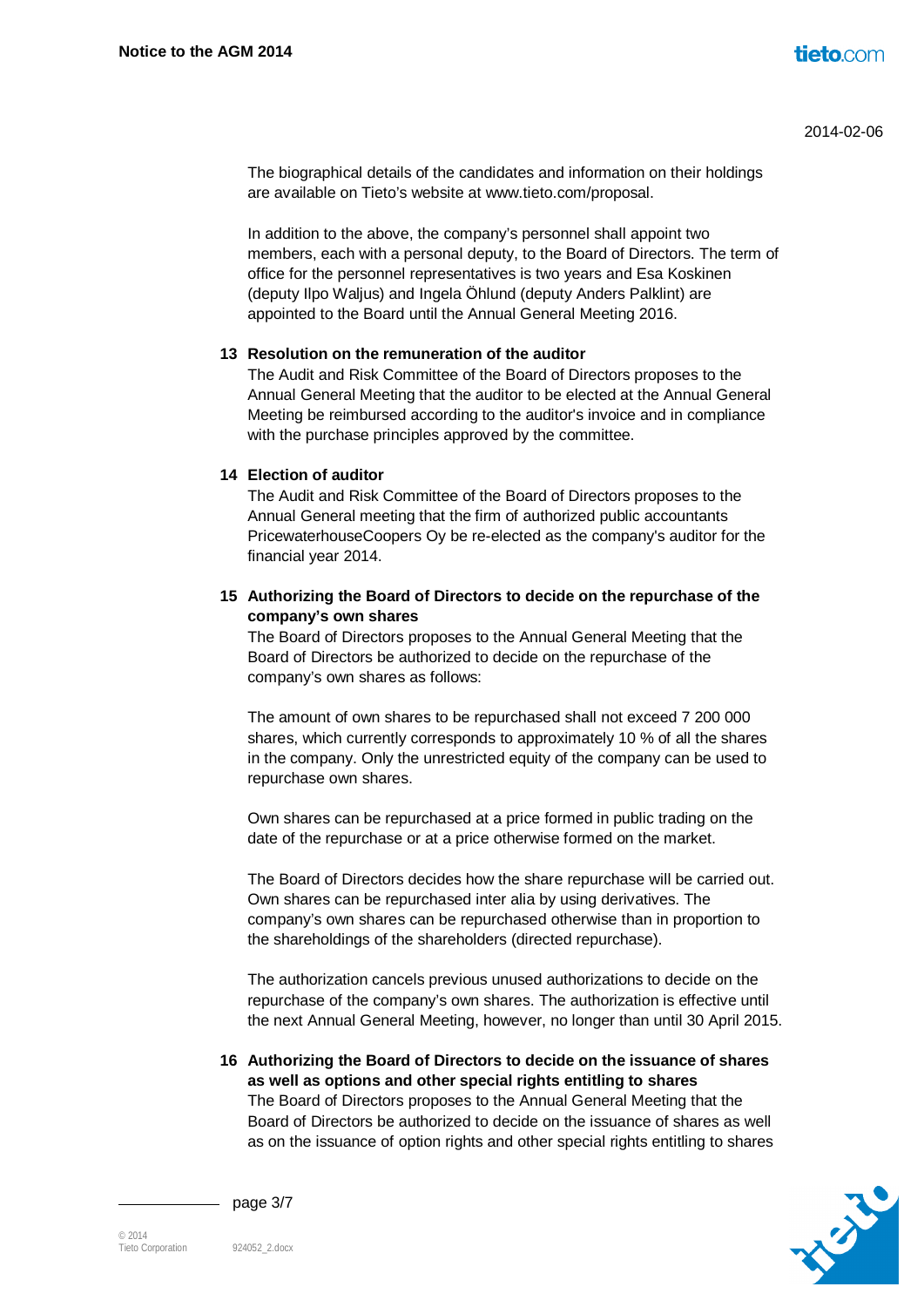referred to in chapter 10 section 1 of the Companies Act in one or more tranches as follows:

The amount of shares to be issued based on the authorization (including shares to be issued based on the special rights) shall not exceed 7 200 000 shares, which currently corresponds to approximately 10 % of all the shares in the company. However, out of the above maximum amount of shares to be issued no more than 700 000 shares, currently corresponding to less than 1 % of all of the shares in the company, may be issued as part of the company's share-based incentive programs.

The Board of Directors decides on the terms and conditions of the issuance of shares, option rights and of special rights entitling to shares. The authorization concerns both the issuance of new shares as well as the transfer of treasury shares. The issuance of shares and of special rights entitling to shares may be carried out in deviation from the shareholders' preemptive right (directed issue).

The authorization cancels previous unused authorizations to decide on the issuance of shares and on the issuance of options and other special rights entitling to shares. The authorization is effective until the next Annual General Meeting, however, no longer than until 30 April 2015.

#### **17 Closing of the meeting**

## **B. Documents of the Annual General Meeting**

The agenda of the Annual General Meeting, the proposals of the Board of Directors, the Audit and Risk Committee and the Shareholders' Nomination Board and this notice are available on the company's website www.tieto.com/agm. The annual report, the report of the Board of Directors and the auditor's report of Tieto Corporation are available on the website during the week commencing on 17 February 2014. These documents are also available at the meeting. Copies of these documents and of this notice will be sent to shareholders upon request. The minutes of the meeting will be available on the company's website latest on 3 April 2014.

# **C. Instructions for the participants in the Annual General Meeting**

## **1 Shareholders registered in the shareholders' register**

Each shareholder, who is registered on 10 March 2014 in the shareholders' register of the company held by Euroclear Finland Oy, has the right to participate in the Annual General Meeting. A shareholder, whose shares are registered on his/her Finnish book-entry account, is registered in the shareholders' register of the company.

A shareholder, who is registered in the shareholders' register of the company and wants to participate in the Annual General Meeting, shall register for the meeting no later than 17 March at 3.00 p.m. (EET) by giving a prior notice of participation,



page 4/7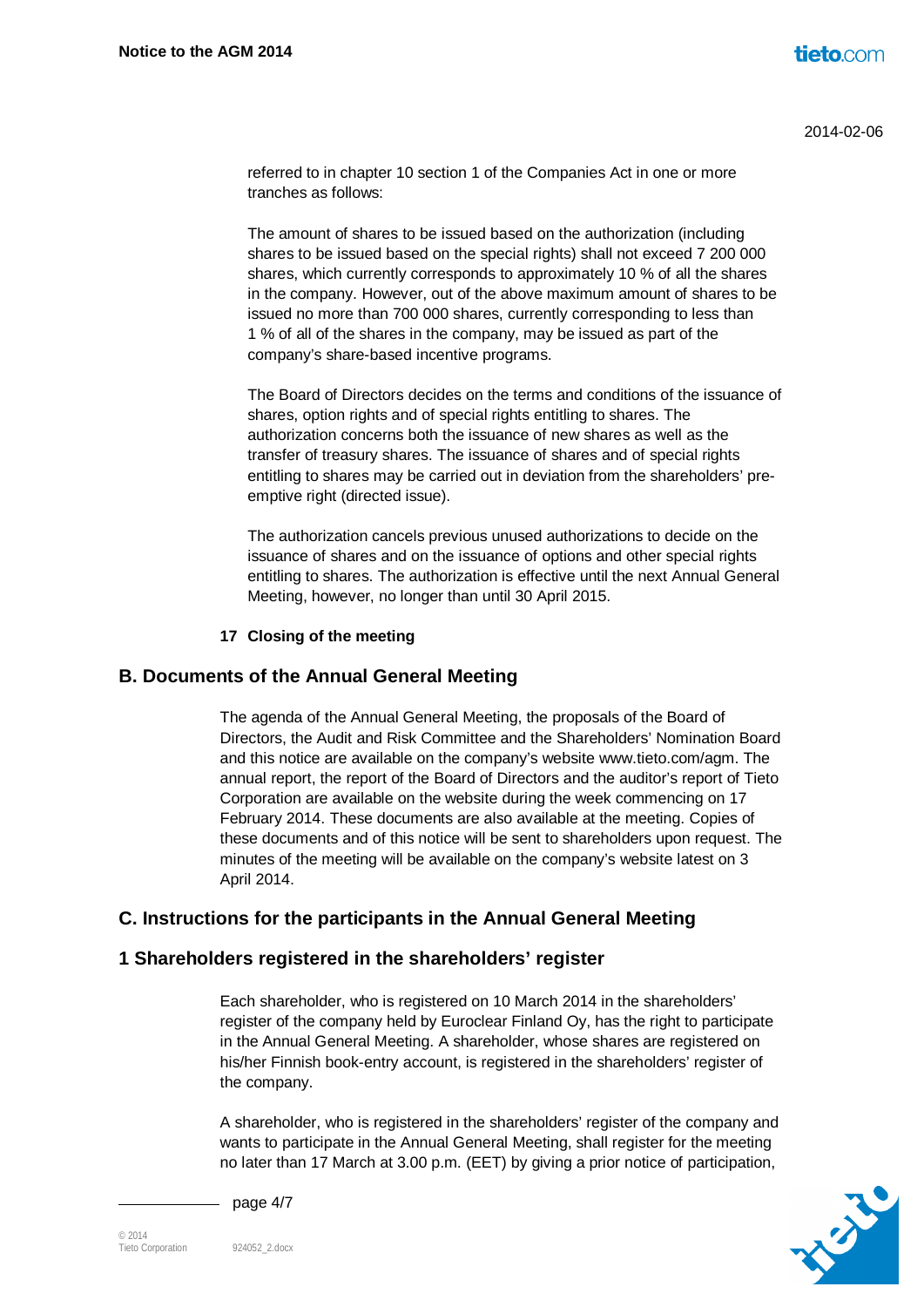which shall be received by the company no later than on the abovementioned date. Such notice can be given:

- x through Tieto's website at www.tieto.com/agm
- by e-mail agm@tieto.com
- x by phone +358 20 727 1740 (Mon-Fri 9.00 a.m.-3.00 p.m. EET)
- x by telefax +358 20 602 0232 or
- by mail to Tieto, Legal/AGM, P.O. Box 38, FI-00441 Helsinki, Finland.

In connection with the registration, a shareholder shall notify his/her name, personal identification number, address, telephone number and the name of a possible assistant or proxy representative and the personal identification number of a proxy representative. The personal data given to Tieto Corporation is used only in connection with the Annual General Meeting and with the processing of related registrations.

The shareholder, his/her authorized representative or proxy representative shall, where necessary, be able to prove his/her identity and/or right of representation.

## **2 Holders of nominee registered shares**

A holder of nominee registered shares has the right to participate in the general meeting by virtue of such shares, based on which he/she on the record date of the general meeting, i.e. on 10 March 2014, would be entitled to be registered in the shareholders' register of the company held by Euroclear Finland Oy. The right to participate in the general meeting requires, in addition, that the shareholder on the basis of such shares has been registered into the temporary shareholders' register held by Euroclear Finland Oy at the latest by 17 March 2014 by 10 a.m. (EET). As regards nominee registered shares this constitutes due registration for the general meeting.

A holder of nominee registered shares is advised to request without delay necessary instructions regarding the registration in the temporary shareholder's register of the company, the issuing of proxy documents and registration for the general meeting from his/her custodian bank. The account management organization of the custodian bank has to register a holder of nominee registered shares, who wants to participate in the general meeting, into the temporary shareholders' register of the company at the latest by the time stated above.

Further information on these matters can be found on the company's website [\(www.tieto.com/agm](http://www.tieto.com/agm)).



page 5/7

 $© 2014$ Tieto Corporation 924052 2.docx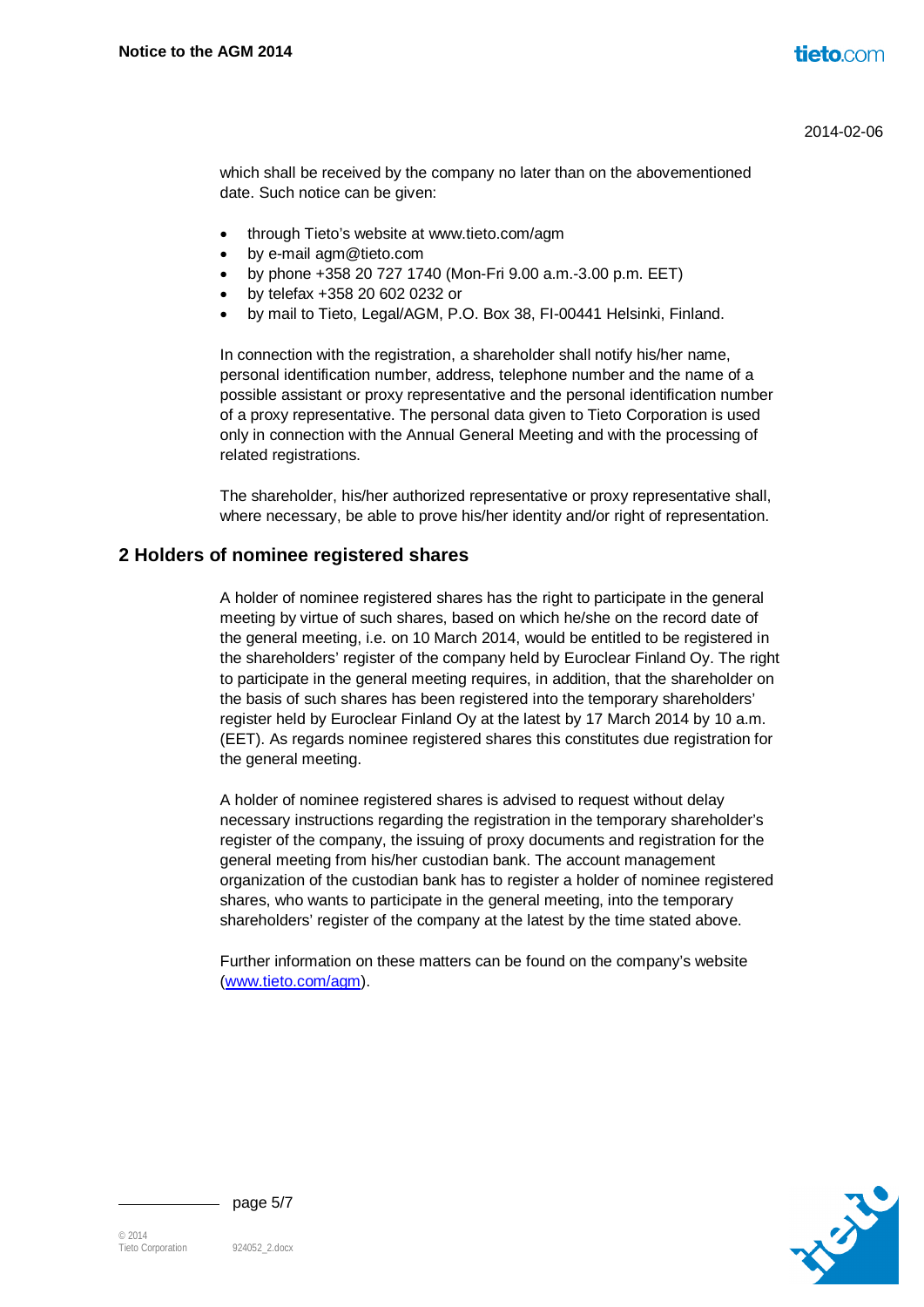# **3 Shares registered in Euroclear Sweden AB**

A shareholder with shares registered in Euroclear Sweden AB's Securities System who wishes to attend and vote at the AGM must:

1 be registered in the shareholders' register maintained by Euroclear Sweden AB not later than on 10 March 2014.

Shareholders whose shares are registered in the name of a nominee must, in order to be eligible to request a temporary registration in the shareholders' register of Tieto Abp maintained by Euroclear Finland Oy, request that their shares are re-registered in their own names in the register of shareholders maintained by Euroclear Sweden AB, and procure that the nominee sends the above mentioned request for temporary registration to Euroclear Sweden AB on their behalf. Such reregistration must be made as of 10 March 2014 and the nominee should therefore be notified well in advance before said date.

2 request temporary registration in the shareholders' register of Tieto Abp maintained by Euroclear Finland Oy. Such request shall be submitted in writing to Euroclear Sweden AB no later than on 12 March 2014 at 15:00 Swedish time.

Further information about attending the AGM is found on the company homepage www.tieto.com/agm.

This temporary registration made through written request to Euroclear Sweden AB is considered a notice of attendance at the general meeting.

## **4 Proxy representative and powers of attorney**

A shareholder may participate in the Annual General Meeting and exercise his/her rights at the meeting by way of proxy representation. A proxy representative shall produce a dated proxy document or otherwise in a reliable manner demonstrate his/her right to represent the shareholder at the Annual General Meeting. When a shareholder participates in the Annual General Meeting by means of several proxy representatives representing the shareholder with shares at different securities accounts, the shares by which each proxy representative represents the shareholder shall be identified in connection with the registration for the Annual General Meeting.

Possible proxy documents should be delivered in originals to Tieto, Legal/AGM, P.O. Box 38, FI-00441 Helsinki, Finland before 17 March 2014.

# **5 Other instructions and information**

Pursuant to chapter 5, section 25 of the Finnish Companies Act, a shareholder who is present at the Annual General Meeting has the right to request information with respect to the matters to be considered at the meeting.



page  $6/7$ 

 $© 2014$ Tieto Corporation 924052 2.docx